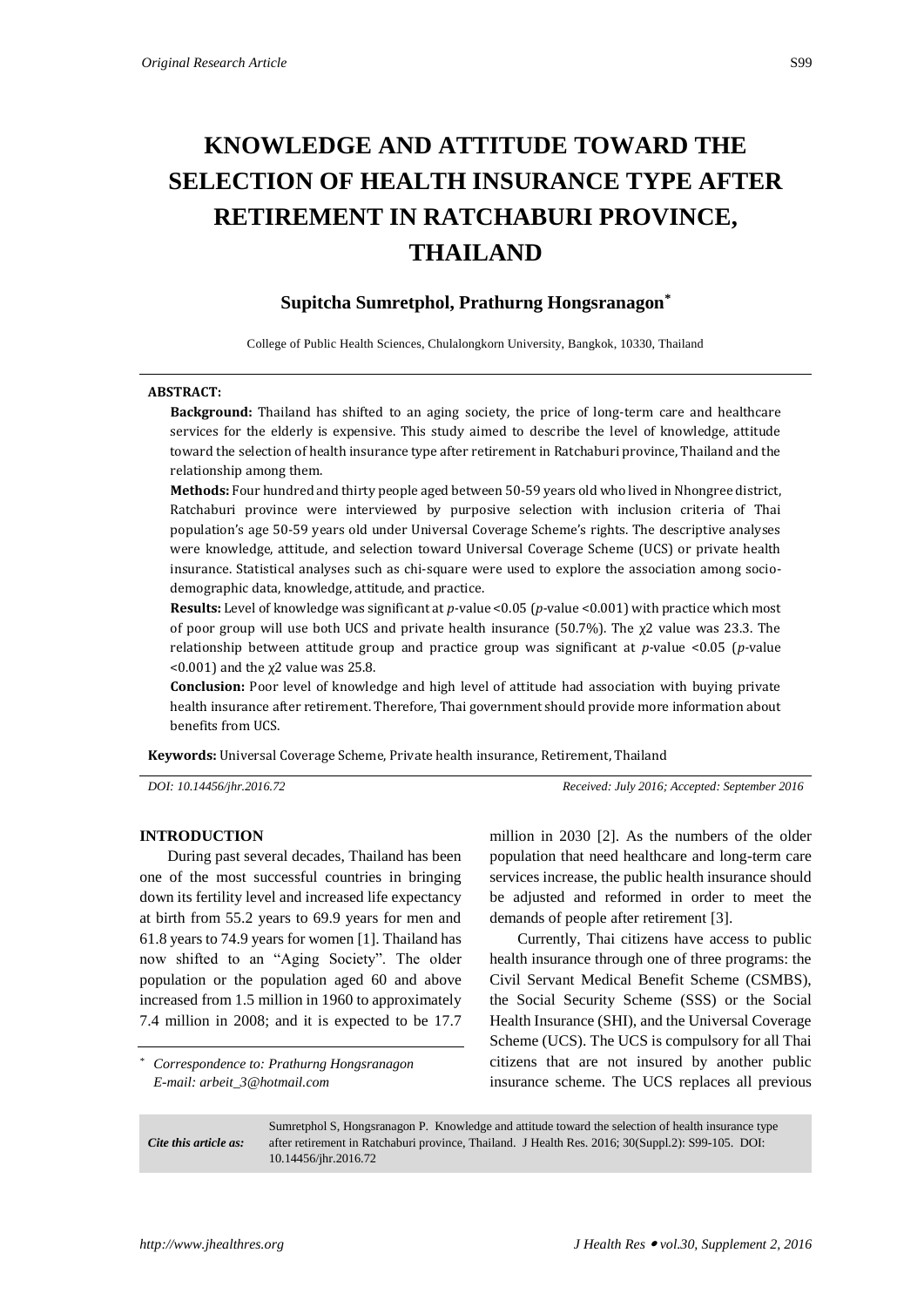government health insurance schemes from 2001, namely the Low Income Card (LIC) scheme for the poor, the Voluntary Health Card (VHC), the disabled, the elderly, and children aged less than 12 years. The CSMBS covers civil servants and their immediate family members, including spouse, parents, and up to three children under the age 20 years. It also covers retirees and their dependents. The SSS provide mandatory coverage for workers in the private business since 1991; when it applied to firms with more than 20 workers, its coverage has increased; and since 2010 it is mandatory for firms with more than one worker and for the selfemployed. The number of workers insured increased from 3.2 in 1991 to 9.5 million in early of 2010, excluding dependents [4].

In Thailand, since the introduction of universal health coverage in 2001, the government has provided free healthcare for older persons in all government hospitals and health centers. It provides free medical services to persons aged 60 and above which can be accessed only by elderly who are poor and are under the universal coverage scheme. However, when people get sick or ill, they must go to primary health center first before secondary or tertiary hospital. This can make people unable to receive treatment in time. Therefore, private health insurance company come to take the solution from waiting or transferring to receive the treatment [5].

Many studies have projected that Thailand will shift to an aging society in the next ten years. Nowadays, the price of long-term care and healthcare services for the elderly is expensive; they might fall into poverty trap. There also some news reported that the UCS will be reform again in 2016. There was no study about this before. This study aimed to describe the level of knowledge, attitude toward the selection of health insurance type after retirement in Ratchaburi province and the relationship among them.

## **METHODOLOGY**

### **Population**

In 2016, a cross-sectional survey Nhongree district, Ratchaburi province one of the largest provinces of aging people in Thailand was conducted. The inclusion criteria were Thais aged between 50-59 years old under UCS health insurance schemes, and lived in Ratchaburi province at least 6 months. The sample size were calculate from Daneil's formula [6] got 384 samples. With estimated 10% add-up for non-participation and missing value. Thus, total sample size was 430. The samples were selected by purposive selection. The survey was conducted at respondent's home for their convenience.

For ethical approval to conduct this study, it sought from Ethics Review Committee of "Chulalongkorn University" (No.080/2559, date April 26, 2016). A cover letter explaining goal, procedures, and confidentiality accompanied the questionnaires. It was explained that participation was voluntary and refusal would have no sequences. Participants who agree to participate in the study would have been signed for consent form. Therefore, all respondents provided consent to the study, which 430 had valid questionnaires.

## **Data collection**

A structured questionnaire was used to collect data regarding 1) The socio-demographic. 2) The knowledge of UCS and private health insurance. 3) The attitude of UCS and private health insurance. 4) The selection type of health insurance after retirement.

To approach the villagers at Nhongree district, first, researcher met with the head of Nhongree Primary Health Center for receive the name of health volunteer and number of villagers. Second, head of Nhongree Primary Health Center assigned work for health volunteer. Third, health volunteers were trained about each question from questionnaire. Last, health volunteer went to collect the data. This was the ordinary duty of health volunteer to visit each household every week. Therefore, during visit villagers health volunteer could collect the data at the same time.

The questionnaire was newly developed for this study. In knowledge part, it developed from the information of Ministry of Public Health (MoPH), Thailand and Office of Insurance Commission. Several experts helped to adapt and validate the tools, with IOC score of 0.67 and 1. For the reliability test, 30 sets of questionnaire were conducted at Muang district, Kanchanaburi province. The score of cronbach's alpha were 0.876 and 0.932. Health care volunteer from Nhongree's Primary Health Center were trained to conduct the survey. Written informed consent was obtained from all study respondents.

### **Data analysis**

For data analysis, SPSS software version 22.0 (licensed for Chulalongkorn University) was used to analyze the data. For socio-demographic characteristics, knowledge, and attitude used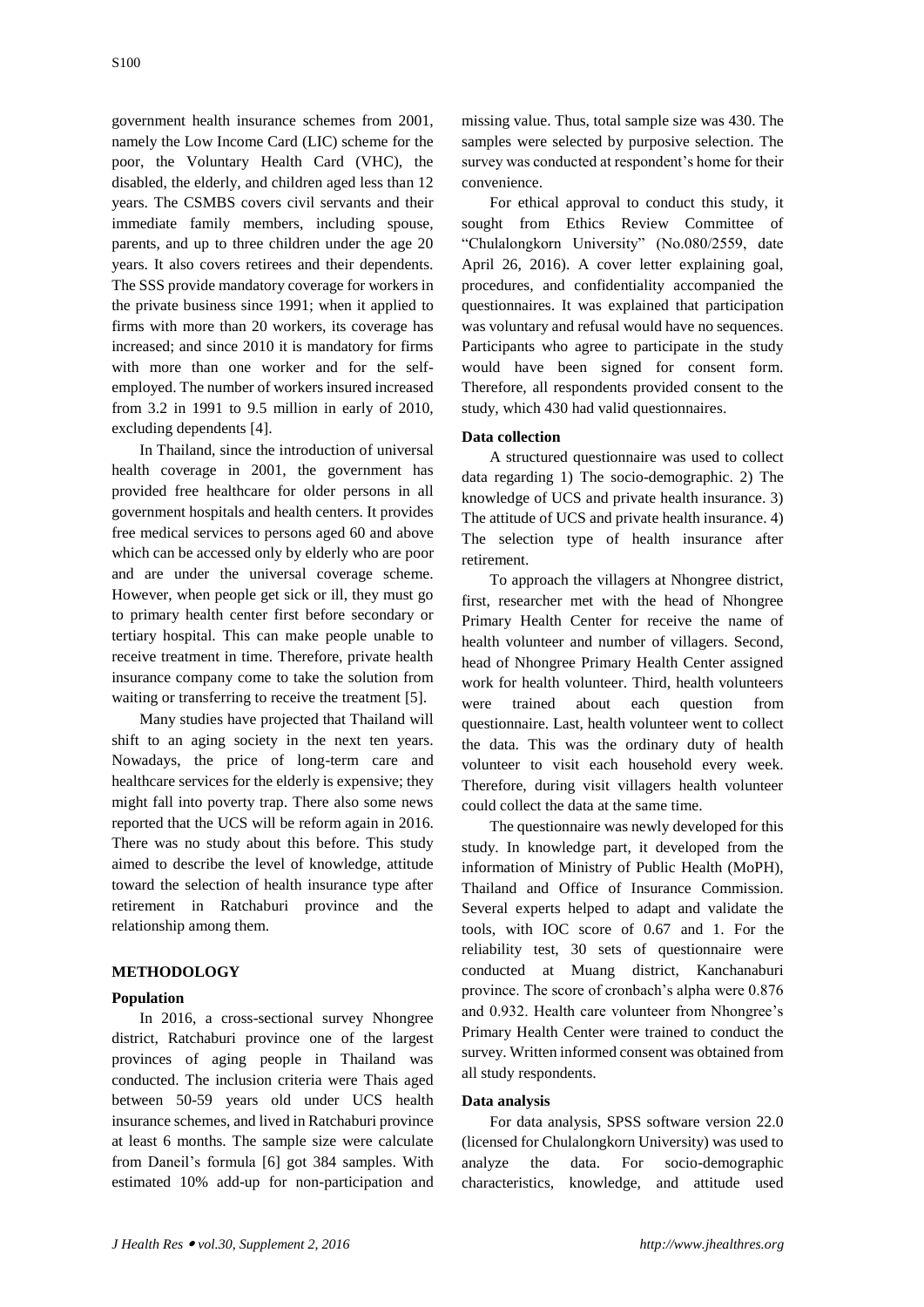**Table 1** Description of socio-demographic data

| <b>Characteristics</b>              | Frequency (n)    | Percentage (%)   |
|-------------------------------------|------------------|------------------|
| <b>Total</b>                        | 430              | <b>100</b>       |
| Gender                              |                  |                  |
| Male                                | 167              | 38.8             |
| Female                              | 263              | 61.2             |
| Age groups (years)                  |                  |                  |
| 50-53                               | 176              | 40.9             |
| 54-56                               | 128              | 29.8             |
| 57-59                               | 126              | 29.3             |
| <b>Education level</b>              |                  |                  |
| Primary school                      | 311              | 72.3             |
| Secondary school                    | 48               | 11.2             |
| High school                         | 60               | 14.0             |
| Bachelor's degree                   | 11               | 2.6              |
| >Bachelor's degree                  | $\boldsymbol{0}$ | $\boldsymbol{0}$ |
| <b>Religion</b>                     |                  |                  |
| <b>Buddhist</b>                     | 427              | 99.3             |
| Christian                           | $\mathbf{1}$     | 0.2              |
| Islam                               | $\overline{c}$   | 0.5              |
| Occupation                          |                  |                  |
| Employee                            | 158              | 36.7             |
| Merchant                            | 94               | 21.9             |
| Agriculture                         | 99               | 23.0             |
| Not working                         | 46               | 10.7             |
| Others                              | 33               | 7.7              |
| Personal income per month (Baht)    |                  |                  |
| < 15,000                            | 232              | 54.0             |
| 15,001-20,000                       | 140              | 32.6             |
| 20,001-25,000                       | 29               | 6.7              |
| 25,001-30,000                       | 16               | 3.7              |
| >30,001                             | 13               | 3.0              |
| Family income per month (Baht)      |                  |                  |
| < 15,000                            | 125              | 29.1             |
| 15,001-20,000                       | 129              | 30.0             |
| 20,001-25,000                       | 66               | 15.3             |
| 25,001-30,000                       | 48               | 11.2             |
| 30,001-35,000                       | 32               | 7.4              |
| 35,001-40,000                       | 11               | 2.6              |
| >40,000                             | 19               | 4.4              |
| <b>Expenditure per month (Baht)</b> |                  |                  |
| < 10,000                            | 185              | 43.0             |
| 10,001-20,000                       | 143              | 33.3             |
| 20,001-25,000                       | 57               | 13.3             |
| 25,001-30,000                       | 36               | 8.4              |
| 30,001-35,000                       | $\sqrt{6}$       | 1.4              |
| 35,001-40,000                       | 3                | 0.7              |
| >40,000                             | $\boldsymbol{0}$ | $\boldsymbol{0}$ |
| <b>Marital status</b>               |                  |                  |
| Single                              | 39               | 9.1              |
| Married                             | 306              | 71.2             |
| Divorced                            | 24               | 5.6              |
| Widowed                             | 45               | $10.5\,$         |
| Separated                           | 16               | 3.7              |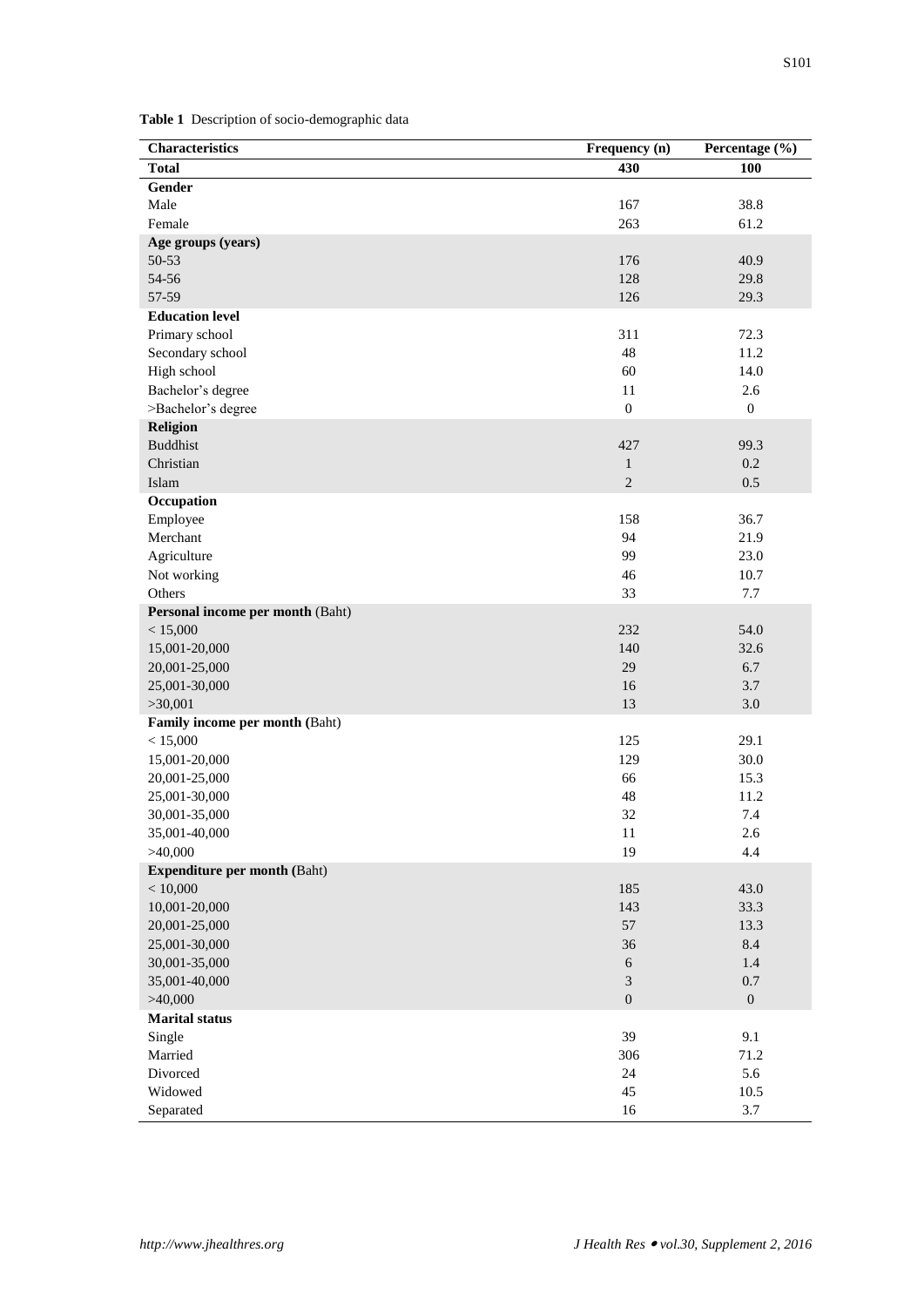|  |  |  | Table 1 Description of socio-demographic data (cont.) |  |
|--|--|--|-------------------------------------------------------|--|
|--|--|--|-------------------------------------------------------|--|

| <b>Characteristics</b>    | <b>Frequency</b> (n) | Percentage $(\% )$ |
|---------------------------|----------------------|--------------------|
| <b>Total</b>              | 430                  | 100                |
| No. of children in family |                      |                    |
| No children               | 62                   | 14.4               |
|                           | 75                   | 17.4               |
|                           | 199                  | 46.3               |
|                           | 84                   | 19.5               |
| >3                        | 10                   | 2.3                |

**Table 2** Description of each practice question

| <b>Statement</b>                       | Use |               | Not sure |               | Not use |               |
|----------------------------------------|-----|---------------|----------|---------------|---------|---------------|
|                                        |     | $\frac{0}{0}$ |          | $\frac{0}{0}$ |         | $\frac{0}{0}$ |
| After retirement, you will use UCS and | 203 | 47.2          | 20       | 27.9          | 107     | 24.9          |
| buy private health insurance.          |     |               |          |               |         |               |

**Table 3** Knowledge and attitude levels

| <b>Groups</b>   | <b>Score</b> | N              | $\%$     | <b>Mean</b> | <b>Median</b> | Mode     | <b>SD</b> | Min      | <b>Max</b>   |
|-----------------|--------------|----------------|----------|-------------|---------------|----------|-----------|----------|--------------|
| Knowledge       |              |                |          |             |               |          |           |          |              |
| Poor            | $0-18$       | 221            | 51.4     | 15.09       | 16.00         | 18.00    | 2.90      | 4        | 18           |
| Moderate        | 19-24        | 152            | 35.3     | 21.34       | 21.00         | 21.00    | 1.79      | 19       | 24           |
| High            | $25 - 30$    | 57             | 13.3     | 25.00       | 25.00         | 25.00    | 0.66      | 25       | 27           |
| <b>Attitude</b> |              |                |          |             |               |          |           |          |              |
| Low             | 1.00-1.66    | $\overline{0}$ | $\Omega$ | $\theta$    | $\Omega$      | $\Omega$ | $\Omega$  | $\Omega$ | $\mathbf{0}$ |
| Medium          | 1.67-2.33    | 32             | 7.4      | 1.99        | 2.00          | 2.00     | 0.14      | 1.75     | 2.30         |
| High            | 2.34-3.00    | 398            | 92.6     | 2.90        | 3.00          | 3.00     | 0.15      | 2.40     | 3.00         |

descriptive statistic to find and present in frequency, percentage, mean, standard deviation, minimum and maximum. Inferential statistic is used to find the relationship between independent variables and dependent variables presented by using chi-square. The level of significant was *P-*value < 0.05

## **RESULTS**

Based on data collected, respondents were female (61.2%), aged between 50 to 53 years old (40.9%), 72.3% finished primary school and were employee (36.7%). Most of respondents were Buddhist (99.3%). For personal monthly income, a greater number of respondents earned less than 15,000 baht per month (54.0%) and 15,001 to 20,000 baht for family income (30.0%). 43.0% used less than 10,000 baht per month. The respondents were married (71.2%) and had 2 children (46.3%) as shown in Table 1.

As everyone has a right to use Universal Coverage Scheme, there were 203 respondents (47.2%) would use both Universal Coverage Scheme and private health insurance after retirement. 120 respondents (27.9%) were not sure to buy private health insurance after retirement; and 107 respondents (24.9%) would not buy private health insurance after retirement (Table 2).

To assess knowledge and attitude, the average score (mean) outcome were 19 and 57 respectively. From 30 questions of knowledge, they were divided following Benjamin Bloom's criteria, into three group: poor, moderate, and high [7]. Majority of respondents was in poor group, 221 (51.4%) people. The score of this group was 0 to 18 points. The most frequent score (mode) of moderate group was 18 with 2.90 of standard deviation.

The total score of attitude were 60 points. When using criteria of Bloom, we can divide attitude into 3 groups; low, medium, and high. Majority of respondents was in high group, 398 (92.6%) people. The score of this group was 2.34 to 3.00. The most frequent (mode) of high group was 3.00 as shown in Table 3.

From Table 4, the level of knowledge was significant at *p-*value <0.05 (*p-*value <0.001) with practice which most of poor group (50.7%) would use both Universal Coverage Scheme (UCS) and private health insurance. Moreover, moderate level of knowledge also used both type of health insurance (31.0%). The  $\chi$ 2 value was 23.26.

The level of attitude divided from score criteria showed two levels of medium and high attitude. The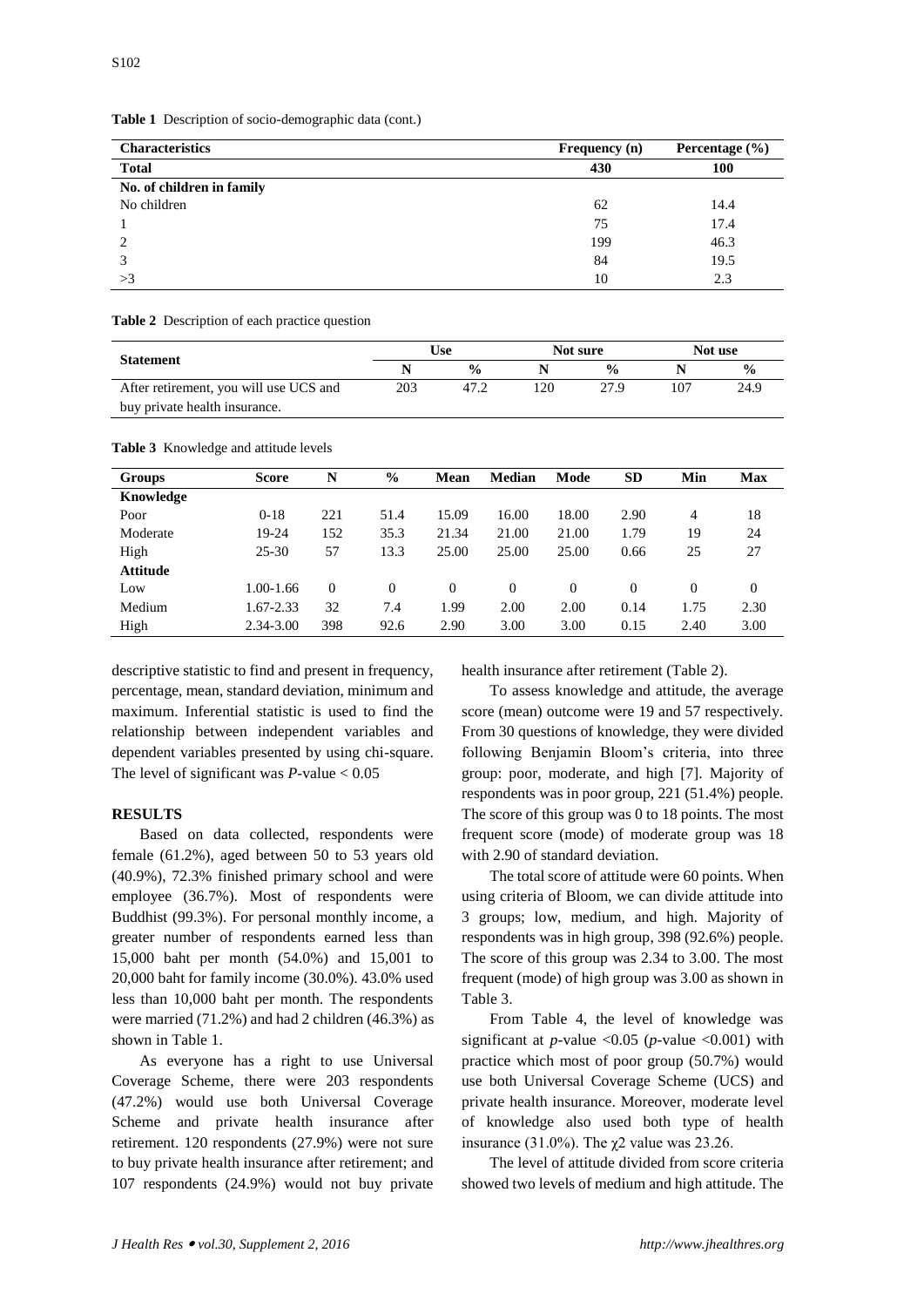|  | Table 4 Relationships between knowledge, attitude, and practice/selection |  |  |
|--|---------------------------------------------------------------------------|--|--|
|--|---------------------------------------------------------------------------|--|--|

| <b>Levels</b>   |               |               |              |          |                 |
|-----------------|---------------|---------------|--------------|----------|-----------------|
|                 | <b>Use</b>    | Not sure      | Not use      | $\chi^2$ | <i>p</i> -value |
| Knowledge       |               |               |              |          |                 |
| Poor            | $103(50.7\%)$ | 59(49.2%)     | 59(55.1%)    | 23.26    | $< 0.001*$      |
| Moderate        | 63(31.0%)     | 58(48.3%)     | $31(29.0\%)$ |          |                 |
| High            | $37(18.2\%)$  | 3(2.5%)       | $17(15.9\%)$ |          |                 |
| Total           | 203(100%)     | 120(100%)     | $107(100\%)$ |          |                 |
| <b>Attitude</b> |               |               |              |          |                 |
| Medium          | $1(1.0\%)$    | $19(15.8\%)$  | $11(10.3\%)$ | 25.80    | $< 0.001*$      |
| High            | 201(99.0%)    | $101(84.2\%)$ | 96(89.7)     |          |                 |
| Total           | 203(100%)     | 120(27.91%)   | 107(24.88%)  |          |                 |

relationship between attitude group and practice group was significant at *p-*value <0.05 (*p-*value  $\leq 0.001$ ); and the  $\chi$ 2 value was 25.80. This result found that the high attitude was associated with use Universal Coverage Scheme (UCS) and the will to buy private health insurance after retirement was (94.1%) from total 203 respondents (100%).

### **DISCUSSION**

## **Socio-demographic**

The respondents who participated in this study mostly were female (61.2%), parallel to the result of the survey of public opinion and health provider about universal coverage scheme in 2011 and 2013 National Health Security Office collaborated with Happiness Community Center, Assumption University that mostly were female participants 52.2% and 51.6% respectively [8, 9]. Additionally, this result is also similar to Chuthong's study [10] that showed female participants 59.5% female participants. 99.3% of respondents were Buddhist which is similar to the study "Factors affecting to health service utilization of people having universal health coverage right"; it showed that 95.7% of participants were Buddhist [11]. For educational level, 71.4% of respondents finished primary school. The result from National Statistic Office of Thailand shown 65-70% had an elementary school or below [12]. The finding was associated with National Health Security Office; it defined the education level in elementary school in 46.0% from year 2011 [9]. Mainly, the occupation of respondents were employee (36.7%) same as National Statistic Office of Thailand described that 62-63% were employee in 2007 and 2012 [12]. Furthermore, Chisapath mentioned 31.1% were employee [10]. Chiefly, respondents' personal income were less than 15,000 baht (54.0%) which Deevit [13] mentioned were 62.0%. For the result of marital status, the study showed about 71.2% of the respondents were

married, in association with the survey from National Health Security office collaborated with Happiness Community Center, Assumption University which shown the number of married status in year 2011 and 2013 in 69.8% and 66.7% respectively [8, 9]. Lastly, number of children in family in this study showed 46.3% with 2 children. The result was similar to Chamchon's study [14] with 52.0%

## **Knowledge, attitude, and practice/selection**

Comparing of knowledge and practice showed an association at *P-*value less than 0.05. The majority of respondent were in poor level group of knowledge (51.4%) in term of general information, benefit, and exclusion of both universal coverage scheme and private health insurance. There was a study of Emil [15] stated that only one-third of all respondents demonstrated accurate knowledge of the basic of their own health care system. For example less than 60% of respondents correctly answered the question about patient protection Act. Similar to this study, there was 60% of respondents answered question "According to section 41, if health care provider perform malpractice, patient or beneficiaries can receive reimbursement" correctly. Pokrel [16] stated that health information or knowledge during past 1 year, 70.9% received health information. On the other hand, study of Chuthong [10] revealed that 45.5% of participants were in moderate level of knowledge regarding access to universal coverage scheme. Additionally, there was a study from Iran stated that literacy level was not significantly associated with practice. This result showed respondents did not receive sufficient in order to bring awareness about positive impact of good practice [16].

Comparing attitude and practice, there was a strong association. Most of respondents receive high level of attitude. In line with Emil [15], most of respondent were consistently stronger supporters of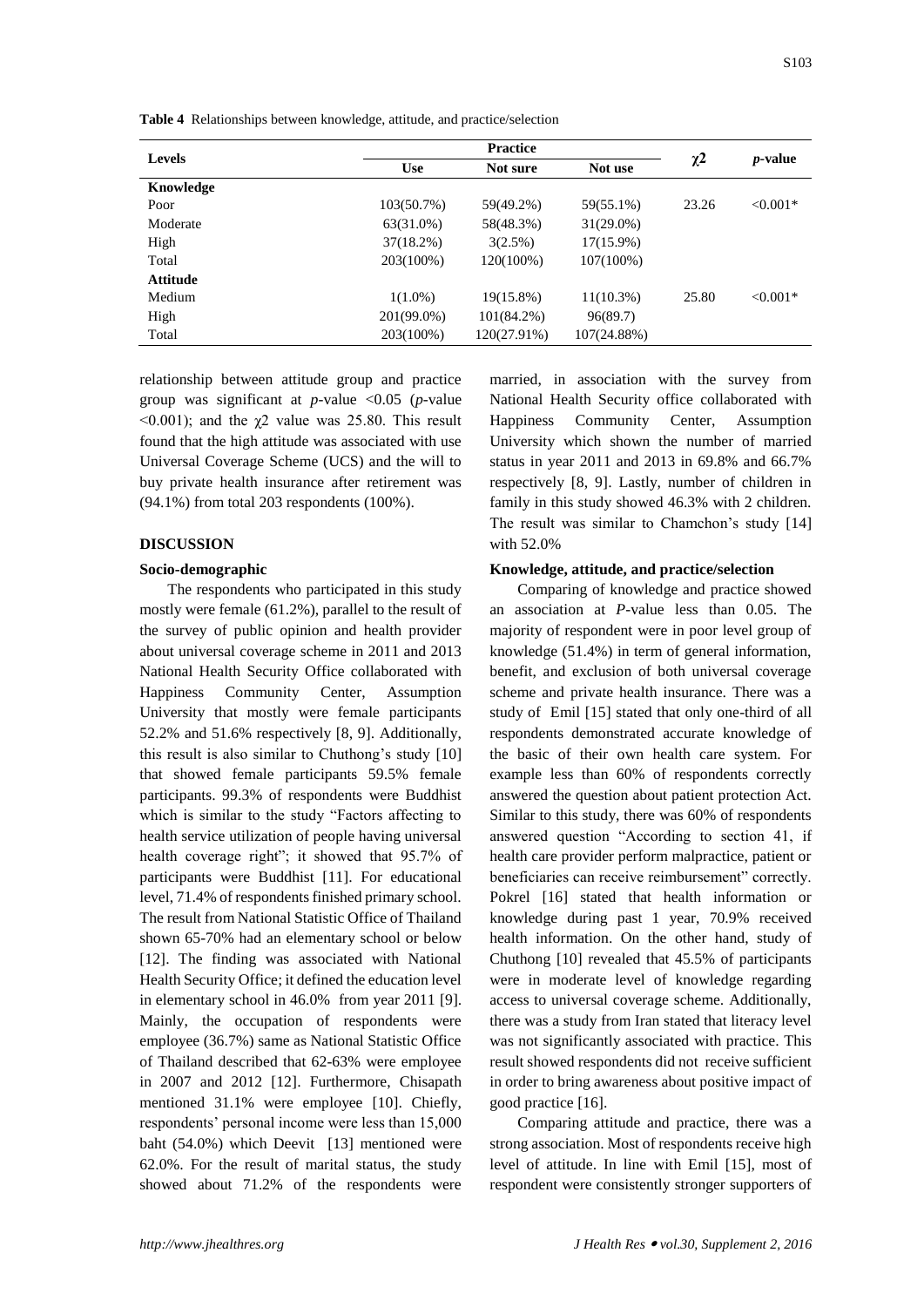a right to health care access and universal health care. The study in Chiang Rai also revealed the same result. Most of the respondents had high attitude and perception toward universal health coverage, on the other hand attitude toward private health insurance, "Health care utilization and attitudes toward health insurance. A comparison of privately insured and medical assistance or uninsured patients" showed that Patients enrolled in a medical assistance program were less willing to pay for their health care than private patients. Sixty-two percent of clinic patients responded that they would not be willing to pay anything at all for their health care coverage. These data suggested that clinic patients did not prioritize health care and health insurance [17]. Furthermore, there were more than twice as likely to feel they were healthy; and they did not need health insurance (18.9 % versus about 9 % for persons with private or public health insurance). In addition, about one-third of adults without health insurance felt that it was not worth the cost compared with approximately one-quarter of persons with private or public health insurance. Among adults with health insurance, the percentages who agreed with the attitudinal statements toward health insurance were not significantly different for those with private versus public coverage [18].

## **CONCLUSION**

Poor level of knowledge and high level of attitude had an association with practice and the will to buy private health insurance after retirement. However, due to insufficient information, there were still some respondents who were not sure to use or to not use private health insurance after retirement.

## **RECOMMENDATIONS**

The world health report 2010 [19] mentioned the definition of health financing for universal coverage: "Financing systems need to be specifically designed to: provide all people with access to needed health services (including prevention, promotion, treatment and rehabilitation) of sufficient quality to be effective; and to ensure that the use of these services does not expose the user to financial hardship". This research was only to study about knowledge and attitude in relation to selection of health insurance type. The level of knowledge was in poor level regarding to lack of common understanding of the benefit or package of Universal Coverage Scheme. Nearly half of the respondents were willing to buy private health

insurance after retirement. Moreover, there were group of people who could not decide resulting from lack of information about Universal Coverage Scheme. Therefore, the result showed that Thai government could not accomplish all goals of Universal Coverage Scheme. The best solution, government should perform more PR campaign to persuade people by providing information about Universal Coverage Scheme; so that people can know their right and use their right as much as possible.

Nearly half of the respondents would buy private health insurance after retirement; this is similar to a research about the persuasive communication by health insurance agents [20]. The communication process between life insurance agents and the insureds begins with an open-up step. The agents approach the customers through their good relationship. Later on the life insurance agents propose the life insurance policy to the insureds. This is called the selling step. The final step is the case-closing when the agents make/influence the insureds to buy the life insurance policy. The content of the message which life insurance agents use can be divided into the 6 types according to the objectives for buying the life insurance policy: general education, business protection, disability, debt, investment and medical cares. The persuasive strategies of life insurance agents that makes the insureds buy life insurance policy is the compliancegaining strategies. They are in concordance with the persuasive strategies which the insureds believe that the life insurance agents use (the seven persuasive strategies from all sixteen strategies): expertise (negative), aversive stimulation, debt, moral appeal, self-feeling (positive), altercasting (positive) and altercasting (negative). The insureds perceive that the purchase of a life insurance policy would give good benefit for themselves and their families. When something bad happen, life insurance policy becomes something valuable; and this creates the positive attitude of the insureds toward the life insurance policy.

Further research should include health status or health condition as an independent variable. Health status can related with socio-demographic data; and it can impact the practice or dependent variable. High rates of chronic health conditions increase the elderly high risk in terms of catastrophic health expenditure. Likewise, the price of long-term care and healthcare services for the elderly are expensive. While being uninsured at any age is risky, older